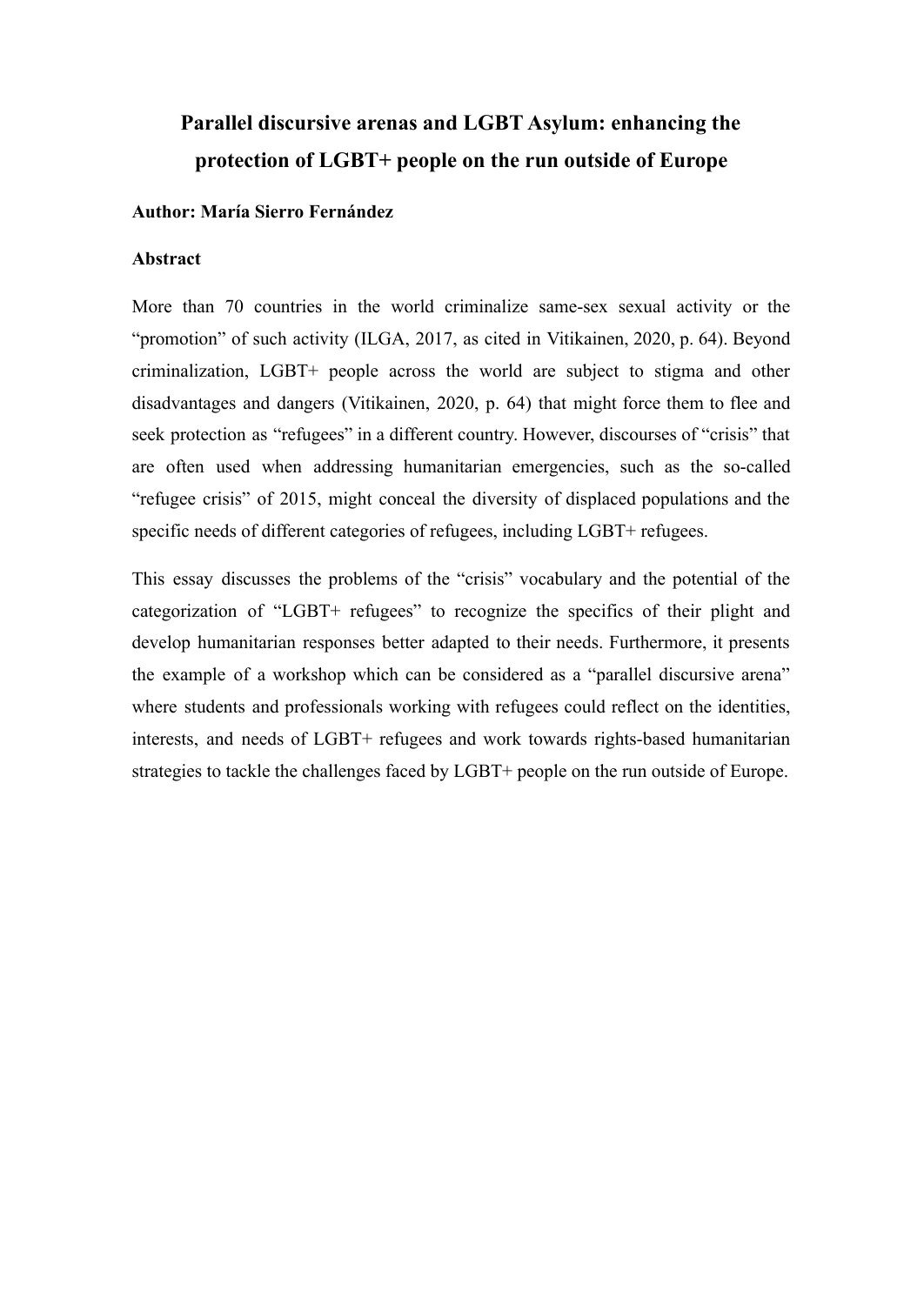### **The "crisis" vocabulary and the "refugee" label**

At the beginning of 2015, the increase in the number of migrants entering Europe was commonly referred to as "refugee crisis" in the media, political debates, and even in scientific output (Krzyżanowski et al. 2018; d'Haenens et al. 2019; Betts and Collier, 2017, as cited in Rea et al. 2019, p. 16) in the context of apocalyptic statements about an exodus described as "unprecedented" (Rea et al., p. 17). The "crisis" framing has been linked to "securitization" practices (Neal, 2009, p. 352) which allow for the implementation of "exceptional politics of speed and enemy exclusion" (Aradau, 2004, p. 388). In the case of the so-called "refugee crisis" of 2015, this logic of exception and emergency contributed to the creation of moral panic and the perception of migrants as threats (Rea et al., p. 17).

On the other hand, it has been argued that security approaches have an attention-catching potential that might contribute to the mobilization of more political support and economic resources to address humanitarian emergencies (Aradau, 2004, p. 394). This could be seen as an advantage in terms of managing situations deemed as "emergencies" and considering the way it connects the urgency of a "crisis" with a sense of moral obligation (Nyers, 2006, p. 4). In this vein, some scholars have re-named the 2015 migration flow as a "refugee protection crisis" (Orchard 2014, p. 33), a "refugee reception crisis" (Rea et al., p. 16) or a "crisis of European solidarity" (ibid, p. 19) in order to highlight the need of coherent and convergent policies to effectively manage migration in Europe.

However, the "crisis" vocabulary remains uncritical of the regulatory role of the "refugee" label, which differentiates between "citizens" (seen as the "proper" and "enduring" form of political identity), "refugees" (seen as a "temporary aberration to the norm" [Nyers, 2006, pp. 7-9] which disturbs the "national order of things" [Malkki, 1992, as cited in Nyers, 2006, p. 9]) and "economic migrants" (who are not considered to qualify for refugee status [Nyers, 2006, p. 13]). In addition to that, this type of discourse tends to promote a view of refugees as sharing a common humanity that masks their individuality as well as "the historical and political circumstances that forced them into this identity" (ibid, p. 16), and portrays them as "invisible, speechless, and non-political" in opposition to citizens with "visibility, agency, and rational speech" (ibid, p. 3).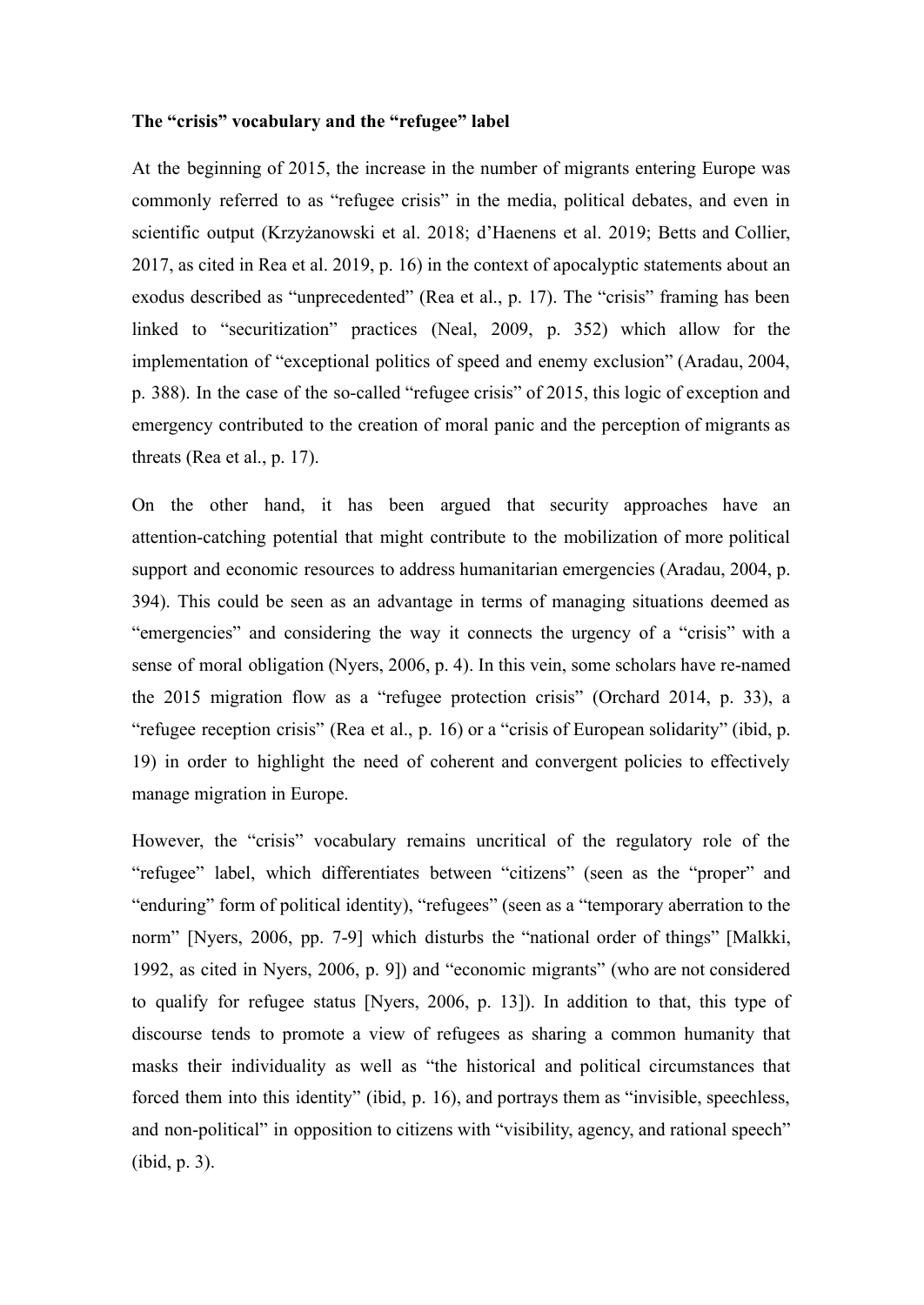#### **The particularity and universality of LGBT+ refugees**

In a move of "emancipation" (Aradau, 2004, p. 402) from the general category of "refugee", the categorization of "LGBT+ refugees" allows for a more situational and specific consideration of the complexity and polymorphism of forced displacement, while also invoking the universal right of "equality and non-discrimination" which "applies to all people, regardless of sex, sexual orientation and gender identity" (UN, 2017, p. 1). This is not to say that LGBT+ refugees are more deserving of protection than other refugees, but rather to recognize the specifics of their plight and argue for the development of more inclusive responses in accordance to their needs.

Refugees worldwide face common challenges, such as security, food and housing (Gillespie et al., 2016, as cited in Dhoest, 2019, p. 1075). In the case of LGBT+ refugees, these problems intersect with issues related to their sexual and gender identity, including stigma, criminalization, and structural injustice (Vitikainen, 2020, pp. 64-65). Even after achieving the official status of refugees and being guaranteed protection in a given host state, LGBT+ refugees might still face the disadvantages and systematic power imbalances associated with typically heteronormative societies (ibid, p. 69) in addition to potential harassment, violence and discrimination from families, other refugees, communities, and religious leaders (Alessi & Kahn, 2017, p. 23). In fact, it has been argued that the very same process of establishing the "genuineness" of LGBT+ asylum claims exposes LGBT+ refugees to often invasive methods (ranging from physically degrading, such as phallometric testing of physical arousal, to privacy-invasive interrogation and interviewing methods) which aim at "proving" their sexual or gender orientation in order to achieve the status of "deserving" refugees with a "well-founded fear of persecution" on the basis of "membership of a particular social group" (Vitikainen, 2020, p. 67).

# **A workshop to enhance the protection of LGBT+ people on the run outside of Europe**

In this context, the constitution of "subaltern counterpublics", defined as "parallel discursive arenas where members of subordinated social groups invent and circulate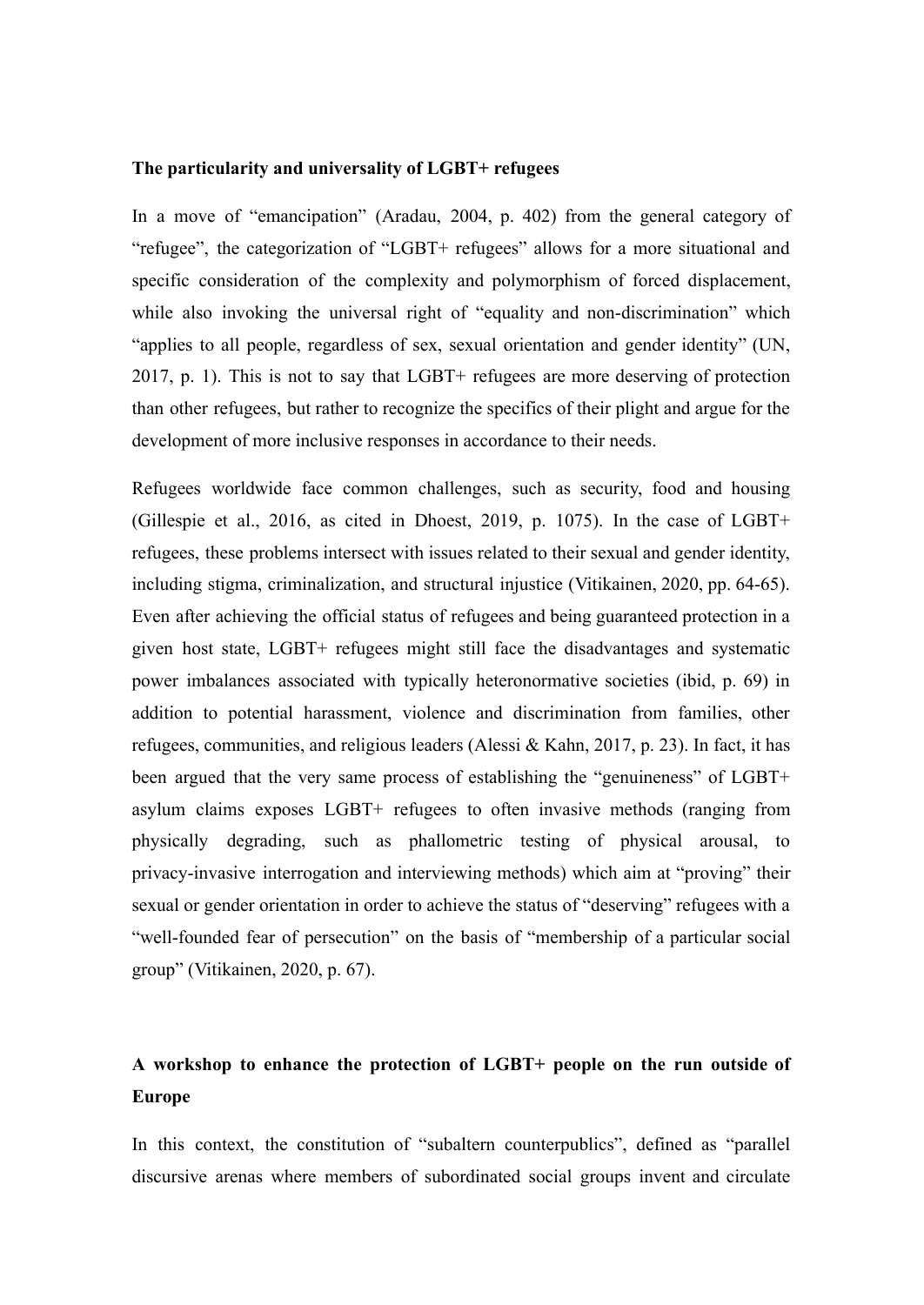counterdiscourses", represents a tool for LGBT+ refugees and their allies to "formulate oppositional interpretations of their identities, interests, and needs" (Fraser, 1990, p. 67) and move towards a "rights-based humanitarianism" (Harrell-Bond, 2002, p. 52) that recognizes the agency, visibility and narrative authority of LGBT+ refugees.

An example of such parallel discursive arenas is the "Leave No One Behind: Migration Policy Lab" held in Aarhus (Denmark) on October  $15<sup>th</sup>$ , 2021, and in Copenhagen (Denmark) on October 18<sup>th</sup>, 2021. These workshops were organized by LGBT Asylum, an NGO that "works for the rights of lesbian, gay, bisexual and transgender persons in the Danish asylum system and for the rights of LGBT+ refugees in Denmark" (LGBT Asylum, 2022) and invited students from different disciplines and universities to "develop innovative strategies that would help to enhance the protection of LGBTQ+ people on the run outside of Europe and present them to a panel of experts" (LGBT Asylum, 2021).

The workshops started with presentations by academic professors (Jesper Lindholm in Aarhus and Marlene Spanger in Copenhagen) and NGO workers (Mads Ted-Drug Jensen, LGBT Asylum, in Aarhus; and Sigrid Bjerre Andersen, LGBT Asylum, and Rikke Enggaard Olsen, DRC, in Copenhagen). They presented some reflections on the situation of LGBT+ people on the run outside of Europe as well as some protection gaps identified by NGOs, which include collecting information about the specific needs of LGBT+ refugees in order to develop more inclusive responses and the development of social networks for LGBT+ refugees to rely on.

Additionally, "the students had the opportunity of watching an interview with Mohamad Sourity, a Syrian refugee in Denmark who talked about the challenges of being queer outside of Europe" (LGBT Asylum, 2021), and "ask him questions in order to gain more insights on his personal story as a queer refugee" (ibid). Finally, the "students watched a video about the Cameroon-based NGO 'Working for our Wellbeing' and a short movie by the director Anne Eline Friis-Rasmussen" (ibid).

Inspired by these presentations, the students began to think about strategies to tackle some of the challenges faced by LGBT+ refugees. While working cooperatively and engaging in various interactive activities, the students came up with different strategies. Regarding the gap on collecting information about the specific needs of LGBT+ refugees, the students thought about a possible educational program for humanitarian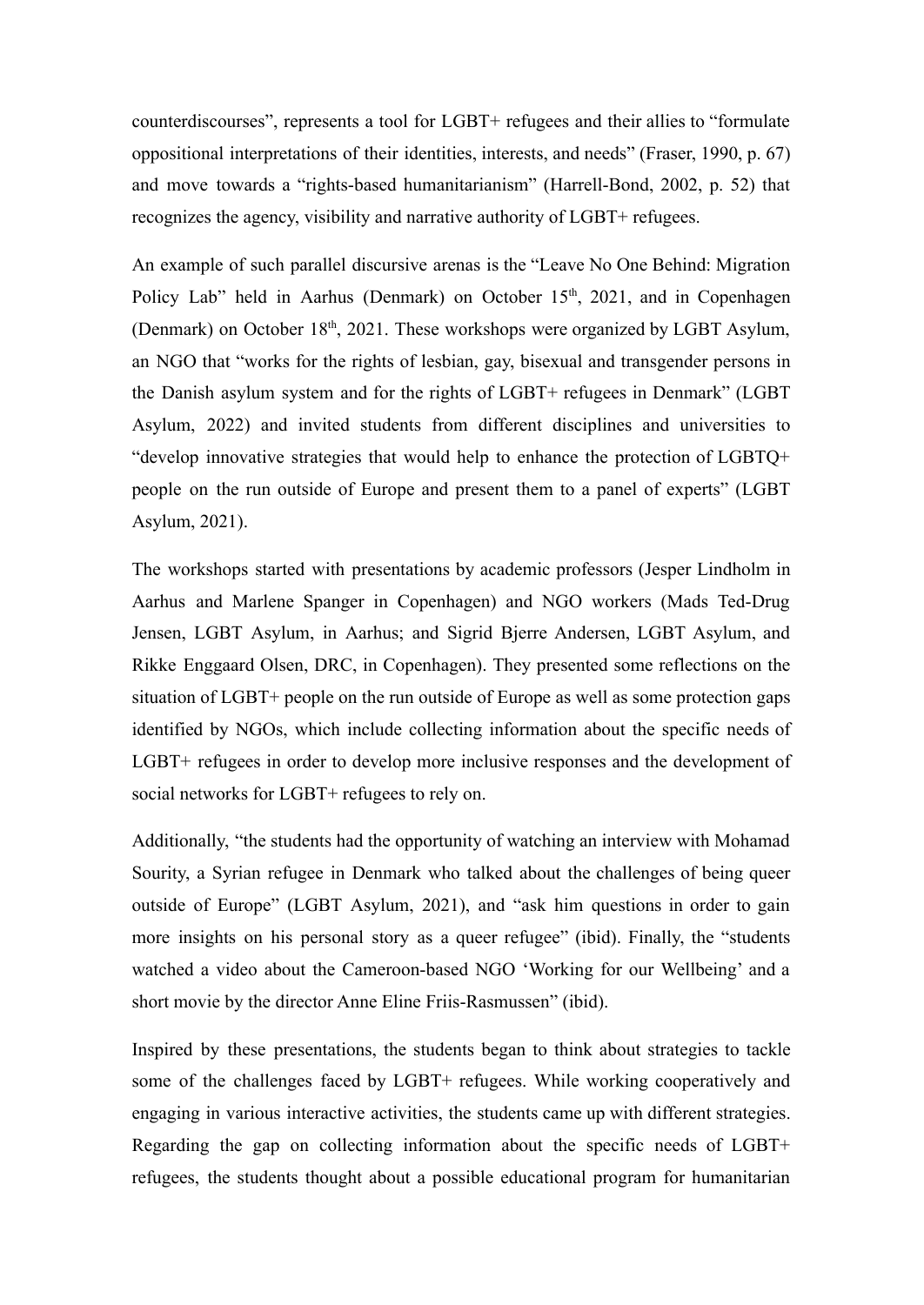staff working with LGBT+ refugees. In addition to that, other students focused on the development of social networks for LGBT+ refugees and thought about a potential mobile app for queer migrants to communicate with diaspora communities and an LGBT+ network to establish a local safe space for queer students. Additional strategies tackling other areas of intervention included the creation of a quota for LGBT+ refugees and a program with social media influencers that could advocate for the rights of LGBT refugees across the world. These ideas were presented to a panel of experts composed by academics, NGO workers and politicians, who discussed the strategies and provided feedback to the students.

In sum, these workshops, seen as a parallel discursive arena, served to move away from a vocabulary of "crisis", "emergency" and "securitization" to focus on the particular category of LGBT+ refugees and the universality of their plight in terms of "equality and non-discrimination […] regardless of sex, sexual orientation and gender identity" (UN, 2017, p. 1). Taking into consideration the interests and needs of LGBT+ refugees, it was possible for students to conceive of rights-based humanitarian strategies that could contribute to the protection of LGBT+ refugees and share these reflections with various professionals who can implement these considerations into their work with refugees.

## **Conclusion**

Questioning the vocabulary that we use is necessary if we want to be critical to ahistorical and de-politicized portrayals of refugees while avoiding "securitization" practices and "exceptional politics of speed and enemy exclusion" (Aradau, 2004, p. 388). In this sense, the constitution of parallel discursive arenas or "subaltern counterpublics'' (Fraser, 1990, p. 67) allows for a reconsideration of the identities, interests, and needs of specific categories of refugees, such as LGBT+ refugees. The example of the workshops organized by LGBT Asylum shows the potential of such parallel discursive arenas to mobilize students and professionals working with refugees and move towards a rights-based humanitarianism that is more aware of the complexity and polymorphism of forced displacement.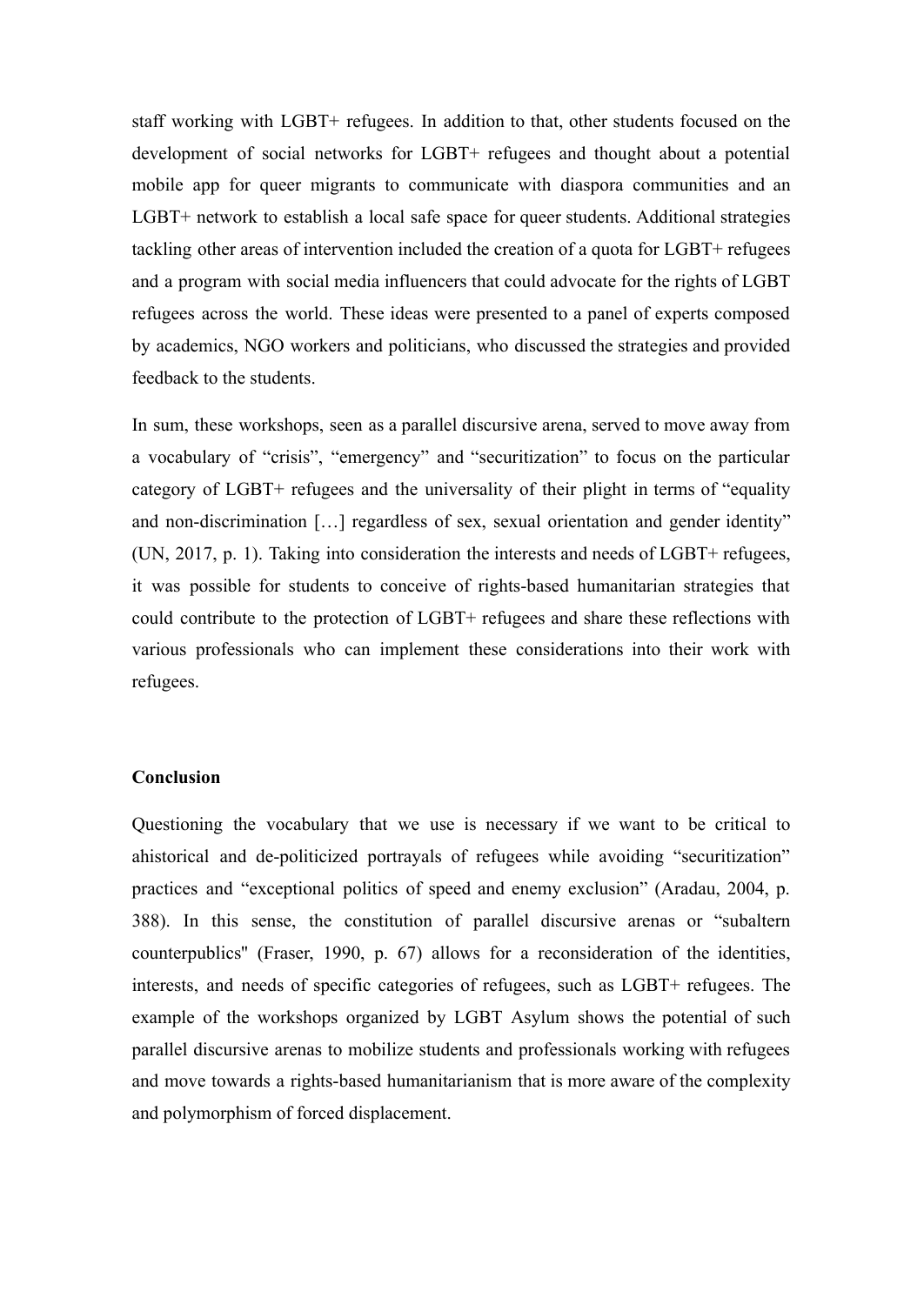# **Author's Affiliation**

# **María Sierro Fernández**

Intern, Department of Politics and Society, Global Refugee Studies group Student, MSc in Development and International Relations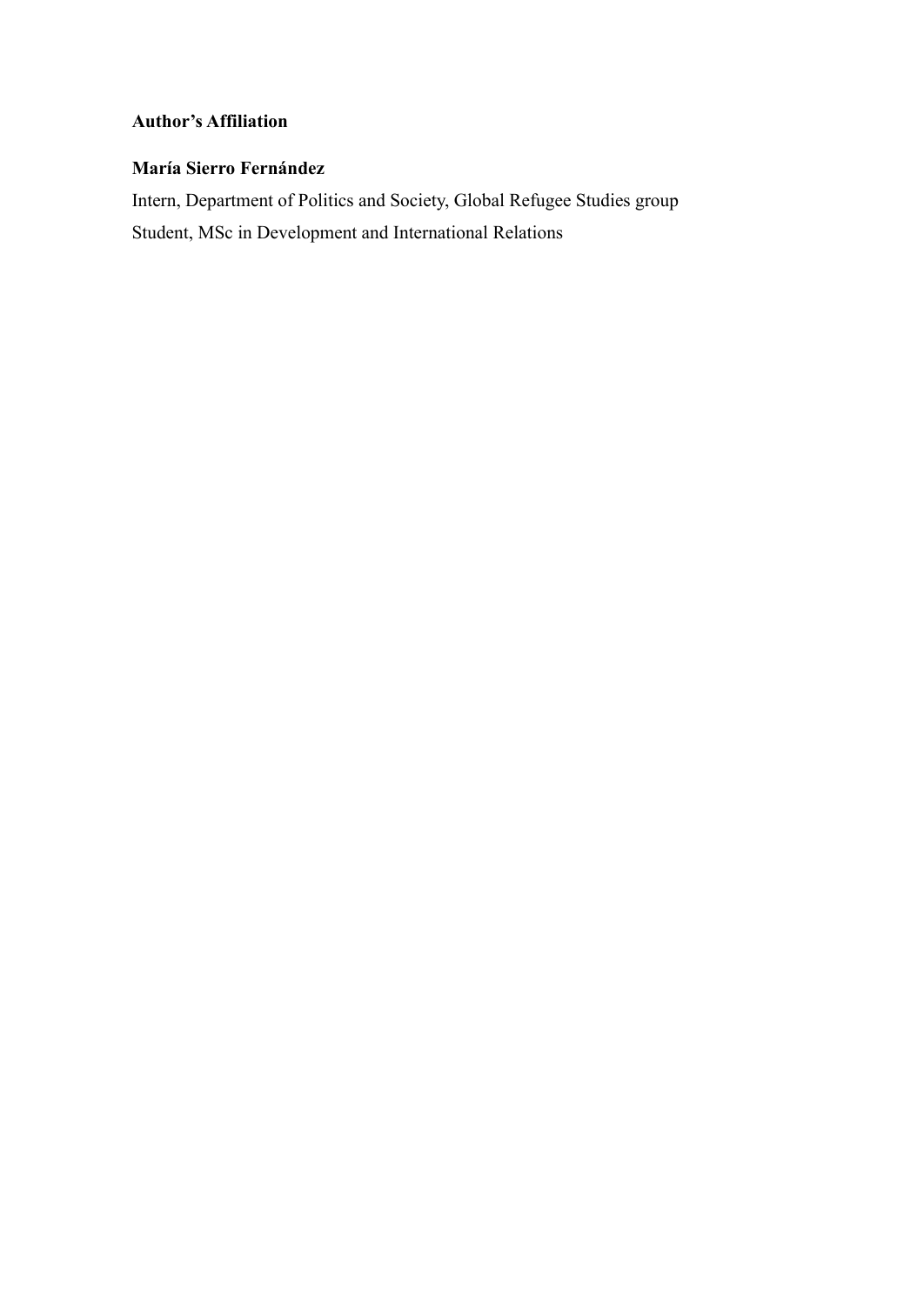### **Bibliography**

Alessi, E. J. & Kahn, S. (2017). Coming Out Under the Gun: Exploring the Psychological Dimensions of Seeking Refugee Status for LGBT Claimants in Canada. *Journal of Refugee Studies*, 31(1), 22-41.

Aradau, C. (2004). Security and the democratic scene: desecuritization and emancipation. *Journal of International Relations and Development*, 7, 388-413.

Betts, A. and Collier, P. (2017). *Refuge: Transforming a Broken Refugee System*. London: Penguin Allen Lane.

d'Haenens L., Joiris W., and Heinderyckx, F. (2019). *Images Of Immigrants And Refugees In Western Europe*. Leuven: Leuven University Press.

Dhoest, A. (2019) Learning to be gay: LGBTQ forced migrant identities and narratives in Belgium. *Journal of Ethnic and Migration Studies*, 45(7), 1075-1089.

Fraser, N. (1990). Rethinking the Public Sphere: A Contribution to the Critique of Actually Existing Democracy. *Social Text*, 25/26, 56-80.

Gillespie, M., Ampofo, L., Cheesman, M., Faith, B., Iliadou, E., Issa, A., Osseiran, S., & Skleparis, D. (2016). *Mapping Refugee Media Journeys: Smartphones and Social Media Networks* (Research Report). The Open University & France Médias Monde.

Harrell-Bond, B. (2002). Can Humanitarian Work with Refugees be Humane? *Human Rights Quarterly*, 24, 51-85.

ILGA (2017). *State-Sponsored Homophobia 2017: A World Survey of Sexual Orientation Laws: Criminalisation, Protection and Recognition*. Geneva: ILGA.

Krzyżanowski, M., Triandafyllidou, A., and Wodak, R. (2018). The Mediatization and the Politicization of the "Refugee Crisis" in Europe. *Journal of Immigrant & Refugee Studies*, 16 (1-2), 1-14.

LGBT Asylum (2021). *Migration Policy Lab co-hosted by Global Refugee Studies and LGBT Asylum*. Retrieved February 18, 2022, from [https://lgbtasylum.dk/article/migration-policy-lab-co-hosted-by-global-refugee-studies-a](https://lgbtasylum.dk/article/migration-policy-lab-co-hosted-by-global-refugee-studies-and-lgbt-asylum/) [nd-lgbt-asylum/.](https://lgbtasylum.dk/article/migration-policy-lab-co-hosted-by-global-refugee-studies-and-lgbt-asylum/)